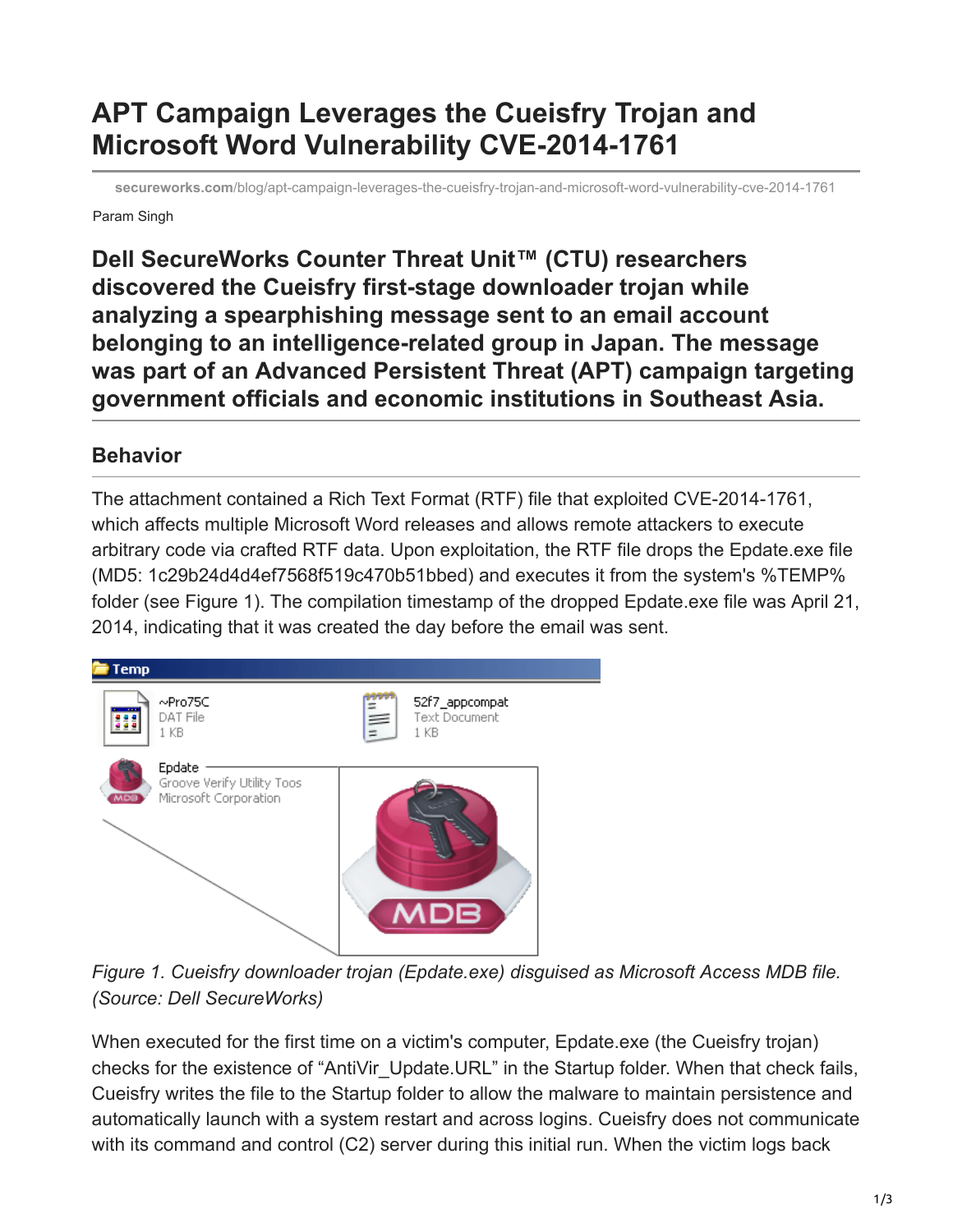onto the system, Windows automatically triggers the AntiVir\_Update.URL file in the Startup folder. As with its initial run, Epdate.exe checks for the AntiVir Update.URL file in the Startup folder. Confirming the file's existence, Cueisfry establishes a connection to the hard-coded C2 IP address 198.55.103.148. This IP address is still active as of this publication.

Upon execution, Cueisfry checks for proxy settings on the victim's systems by querying the HKCUSoftwareMicrosoftWindowsCurrentVersionInternet Settings registry key and reading values for ProxyEnable and ProxyServer. Then it writes information about processes running on the victim's system to %TEMP%~Proc75C.DAT. After gathering the system's process information, Cueisfry relays it to the C2 server (see Figure 2).



## **Conclusion**

The details of the spearphishing email and dropped Cueisfry malware demonstrate attackers' sophistication when targeting high-value organizations. The use of CVE-2014-1761 reveals attackers' ability to exploit a newly disclosed vulnerability. Organizations can protect themselves from such attacks by applying security updates as they become available from vendors. Organizations should also invest in programs to educate and train employees in detecting and reporting spearphishing attempts.

## **Threat indicators**

The threat indicators in Table 1 can be used to detect activity related to the Cueisfry downloader trojan. The IP addresses listed in the indicator table may contain malicious content, so consider the risks before opening them in a browser.

| Indicator                        | <b>Type</b> | Context                    |
|----------------------------------|-------------|----------------------------|
| 1c29b24d4d4ef7568f519c470b51bbed | MD5 hash    | Cueisfry downloader trojan |
| 6ecfb8b802997c2198eb5ff5c87794b0 | MD5 hash    | Cueisfry downloader trojan |
| 90dc549999ac89ca14ce4ef61fc93ae9 | MD5 hash    | Cueisfry downloader trojan |
| 7480293644d041f5a969ab847bd12da4 | MD5 hash    | Cueisfry downloader troian |
| ccb3fff7f699e881e3fddcaa2aadc8ba | MD5 hash    | Cueisfry downloader trojan |
| 198.55.103.148                   | IP address  | C <sub>2</sub> server      |
| 107 181 234 41                   | IP address  | C <sub>2</sub> server      |